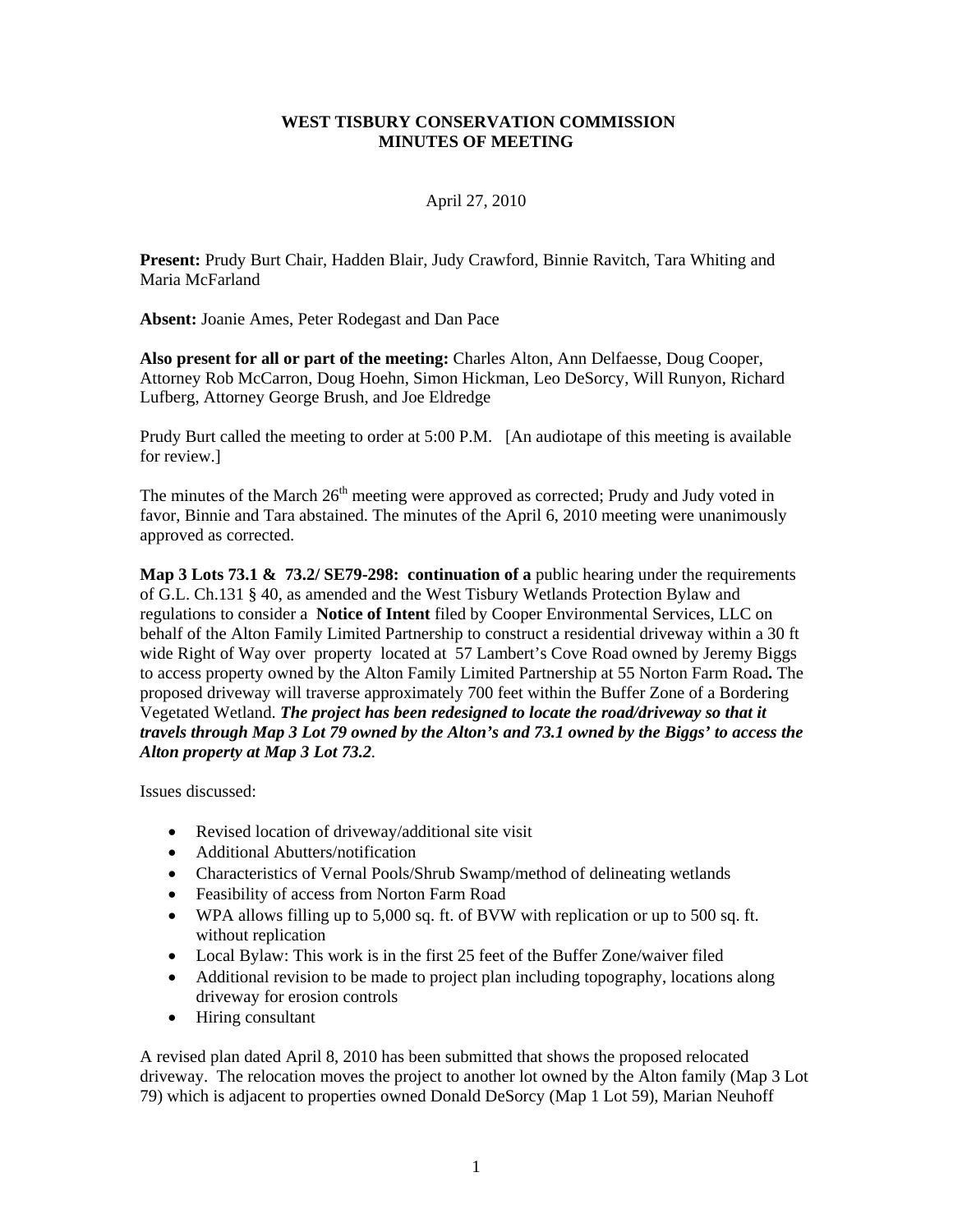(Map 3 Lot 43) and Simon Hickman (Map 3 Lot 75). Mr. DeSorcy and Mr. Hickman received notice of the original application. The Commission asked Leo DeSorcy who is also representing his father Donald if he and his family objected to the hearing continuing this evening and waiving the need to postpone in order sending new notices. Simon was asked if it was necessary to give notice to his wife Marian Neuhoff. Both parties agreed that the hearing could proceed without the need of additional notice. There are no new abutters who would require notice.

The original Notice of Intent does not need to be withdrawn as the scope of the work has not changed. The project is still for a driveway.

Doug Cooper, the applicant's representative presented the revised project showing the new location of the driveway as option 2. The driveway would run approximately 10 feet off the tip of a wetland on the Alton property, over the Biggs easement to the Alton's vacant house lot. The length of the option 2 driveway is 740 ft which is almost the same length as the original driveway but with less impact to resource areas.

According to Doug Cooper, the wetland is slightly up slope of the new proposed location and runs adjacent to one wetland rather than going between two lobes of wetlands. Soil borings done below this wetland indicate that the soils are well drained. The wetland will not be drained nor will the driveway impound water because the driveway is at grade. The roadway detail is the same as originally proposed; geo-textile below the road substrate. Hay bales and silt fence erosion controls will be placed in critical areas close to wetlands. Doug finished his presentation by stating that this is a more desirable location than originally proposed.

## Public Comment:

Will Runyon: Comments on the bylaw regulations regarding vernal pool performance standards. Asked if the Commission would do further studies to determine the type of wetland.

Ann Delfaesse: An Alton family member spoke passionately in favor of the project.

Rob McCarron: Does not see the need for further studies. Even if this wetland is a vernal pool the project has been designed to meet the performance standards. He asked that the public hearing be closed. It was explained that the Commission did not want to close the public hearing until after the site visit and the revised plan is submitted.

Written Public Comment:

- Letter from Cooper Environmental Services, LLC dated April 16, 2010 together with revised project plan dated April 8, 2010.
- Letter from EcoTec, Inc. and Avalon Consulting dated April 16, 2010

A motion was made and seconded to grant a continuance of this hearing to May 11, 2010 at 6:00 PM in order for the applicant to further revise the project plan and for a site visit to be conducted on May 6th at 1:30 PM. All in favor.

# **Old Business**

**Map 39 Lot 11/ SE 79-296/Edens/ update:** The appeal to DEP has been filed**.** A site visit has yet to be scheduled. Maria spoke with Stan Humphries regarding commenting on the appeal letter to DEP He recommended waiting until after the site visit so that any questions that come up at the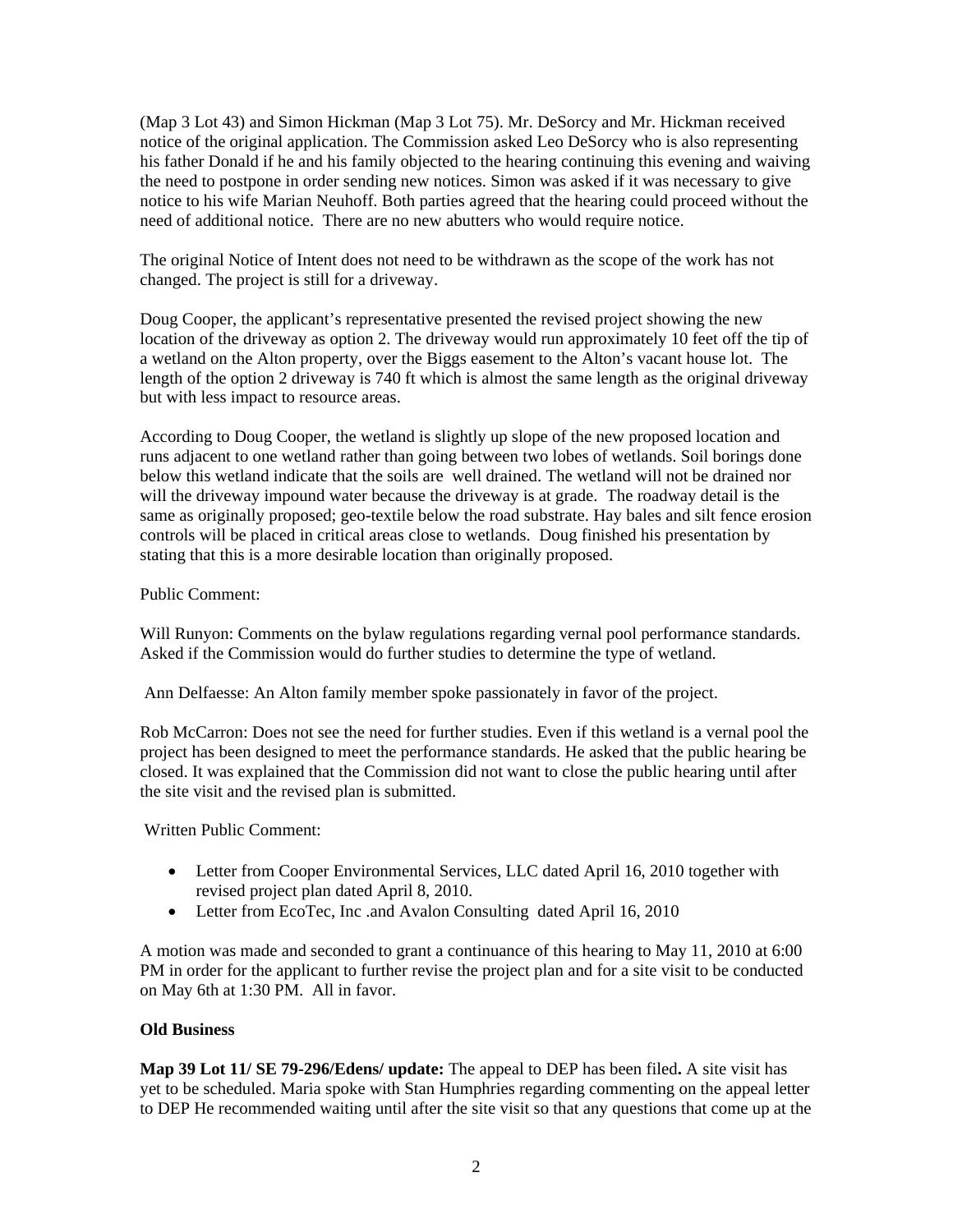site visit can also be addressed in this letter. Prudy explained the process for obtaining a Superseding Order of Conditions.

**Map 1 Lot 41/ Berlin:** Reid Silva has to speak with Dr. Berlin concerning the scheduling of profile work. He will be doing additional profiles at the end of April. If he can have this done and put on a plan he will come to the May  $11<sup>th</sup>$  meeting. The benchmarks have been put into the revetment at the same elevations as are on the Sundin revetment next door.

**Map 3 Lot 2.1/Sutula**: Email dated April 26, 2010 was read for the record. Doug Cooper spoke with the members about the reflagging of the wetlands. Mr. Sutula would also like to do some clearing of invasive species. A site visit will be conducted with Mr. Sutula and Kristen Fauteux of Sheriff's Meadow Foundation is scheduled for April 29<sup>th</sup> at 1:00PM.

Public Comment: Joe Eldredge noted that there were no markings on the upper wetland near the guest house. There was no flagging of this wetland and asked if the Commission was going to fine Mr. Sutula.

Doug was asked to flag the wetlands near the guest house again. We do not have a plan showing the as built location of the main house or the guest house. At the meeting with Mr. Sutula on Friday he will be asked to submit a plan showing the as built location of all the structures, wetlands and buffer zones. Mr. Sutula would also like the Commission to look at the possibility of placing some snow fencing in the dunes.

#### **New Business**

**Blackwater Brook/ Water quality data:** Maria will ask Bill Wilcox to put together a proposal for water quality data testing in two or three location to be determined. Minimal funds are available in the budget under Professional and Technical Services (line item 5300).

**Nat's Farm:** Sheriffs Meadow Foundation notified the Commission that they have selected Mermaid Farm and North Tabor Farm to jointly lease a section of the north pasture of Nat's Farm for the purpose of a combination of haying and grazing sheep. Once the lease is signed we will receive a copy.

### **Administrative**

Dan Pace submitted a letter of resignation dated April 27th (effective immediately) to the Selectmen. The letter was read for the record. A letter will be sent to Dan thanking him for his service to the Town with a copy to the Selectmen. Joanie will be asked if she would like to be appointed a full member for a new three year as Dan's term expires this year.

**Map 3 Lots 17.1 & 17.2/Goodwin/SE79-223/Certificate of Compliance**. Site visit conducted on April 22nd by Prudy and Maria. Pictures were circulated. A motion was made and seconded to sign the Certificate of Compliance with two ongoing conditions. All in favor. Under the Enforcement Order, they need to come in with a new Notice of Intent for any new work within the Commissions jurisdiction.

**Brandy Brow:** A motion was made and seconded to approve the expenditure of funds (to be determined) to fix the split rail fence at Brandy Brow. All in favor. Howard Wall will be asked not to mow Brandy Brow more than 3 times over the course of the summer unless it becomes absolutely necessary.